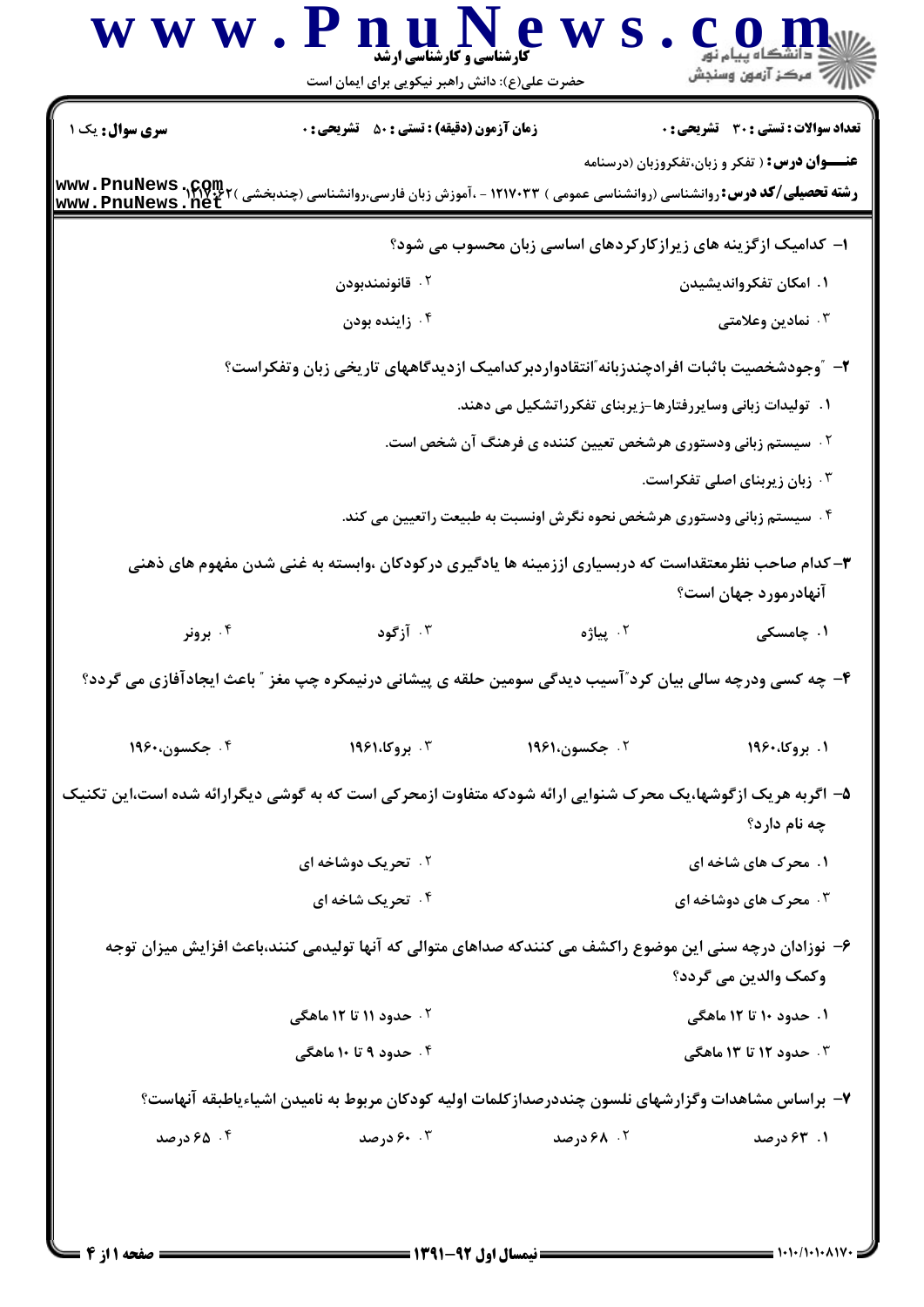| W W W                                                                                                                                                | <b>کارشناسی و کارشناسی ارشد</b><br>حضرت علی(ع): دانش راهبر نیکویی برای ایمان است                           |                                                                                            | ال مال مال بيام نور<br>الا دانشگاه پيام نور           |
|------------------------------------------------------------------------------------------------------------------------------------------------------|------------------------------------------------------------------------------------------------------------|--------------------------------------------------------------------------------------------|-------------------------------------------------------|
| <b>سری سوال : ۱ یک</b>                                                                                                                               | <b>زمان آزمون (دقیقه) : تستی : 50 ٪ تشریحی : 0</b>                                                         |                                                                                            | <b>تعداد سوالات : تستی : 30 ٪ تشریحی : 0</b>          |
| <b>رشته تحصیلی/کد درس: روانشناسی (روانشناسی عمومی ) ۱۲۱۷۰۳۳ - ،آموزش زبان فارسی،روانشناسی (چندبخشی ) www . PnuNews . net<br/>www . PnuNews . net</b> |                                                                                                            |                                                                                            | <b>عنـــوان درس:</b> تفکر و زبان،تفکروزبان (درسنامه ) |
|                                                                                                                                                      |                                                                                                            | ۸– محققین بیان یک کلمه توسط کودک که بیانگر یک جمله است را چه می نامند؟                     |                                                       |
| ۰۴ توالی کلمات                                                                                                                                       | ۰۳ تک کلمه                                                                                                 | ۰۲ ت <b>ک جمله</b>                                                                         | ۱. عبارت کلی                                          |
|                                                                                                                                                      |                                                                                                            | ۹- ازنظر پیاژه و روانشناسان شناختی رابطه رشد زبان و رشد شناختی چگونه است؟                  |                                                       |
|                                                                                                                                                      | ۰۲ رشد زبان جنبه ای است آزرشدشناختی.                                                                       |                                                                                            | ۰۱ رشد شناختی جنبه ای است ازرشدزبان.                  |
|                                                                                                                                                      | ۰۴ رشد زبان پیشرفت رشدشناختی می باشد.                                                                      |                                                                                            | ۰۳ رشد زبان پیش نیازرشدشناختی است.                    |
|                                                                                                                                                      |                                                                                                            |                                                                                            |                                                       |
| ۰۴ میانجی های کلامی                                                                                                                                  | ۰۳ مبادلات کلامی                                                                                           | ∙۱- پاسخ های پنهانی که بین محرک وپاسخ آشکار واقع می شوند چه نام دارد؟<br>۰۲ رابط های کلامی | ۱. تعامل کلامی                                        |
|                                                                                                                                                      |                                                                                                            |                                                                                            |                                                       |
|                                                                                                                                                      |                                                                                                            | ۱۱– کودکان درچه سنی توانایی چشمگیری در انعطاف پذیری دارند؟                                 |                                                       |
| ۰۴ ۵ سالگی                                                                                                                                           | ۰۳ مسالگی                                                                                                  | ۰۲ سالگی                                                                                   | ۰۱ ۴ سالگی                                            |
|                                                                                                                                                      | ۱۲– کدام محقق به توصیف تحول کودک درخلال نخستین سال زندگی باتاکید برساخته شدن چهره های عاطفی پرداخته است؟   |                                                                                            |                                                       |
| ۰۴ جرمی آنجلین                                                                                                                                       | ۰۳ اشپیتز                                                                                                  | ۰۲ میلنر                                                                                   | ۰۱ پیاژه                                              |
|                                                                                                                                                      |                                                                                                            | ۱۳- طبق بررسیهای اسمیت کودک درحدود۳۰ماهگی تقریباچندکلمه رامی فهمد؟                         |                                                       |
| ۰۴ . ۲۰۰۰ کلمه                                                                                                                                       | ۰۳ ۱۵۰۰ کلمه                                                                                               | ۰۲ ۱۵۰ کلمه                                                                                | ۰۱ ۵۰۰ کلمه                                           |
|                                                                                                                                                      |                                                                                                            | ۱۴- مفهوم روان بنه ابتداتوسط کدام گروه ازروانشناسان وبه چه منظوری استفاده شد؟              |                                                       |
|                                                                                                                                                      |                                                                                                            | ۰۱ روانشناسان اجتماعی وبرای سازماندهی جهان اجتماعی.                                        |                                                       |
|                                                                                                                                                      |                                                                                                            | ۰۲ روانشناسان اجتماعی وبرای چگونگی استفاده ازاطلاعات.                                      |                                                       |
|                                                                                                                                                      |                                                                                                            | ۰۳ روانشناسان شناختی وبرای سازماندهی جهان اجتماعی.                                         |                                                       |
|                                                                                                                                                      |                                                                                                            | ۰۴ روانشناسان شناختی وبرای چگونگی استفاده ازاطلاعات.                                       |                                                       |
|                                                                                                                                                      | ۱۵–  این موضوع که آیا نخستین تصمیم گیری مامی تواندبه عنوان یک خط پایه درخصوص تصمیم گیریهای بعدی مان درهمان | زمینه قرارگیرد، به کدامیک ازانواع اکتشافات در تصمیم گیری مربوط می شود؟                     |                                                       |
| ۰۴ منطقی وعددی بودن                                                                                                                                  | دردسترس بودن $\cdot$ ۳ .                                                                                   | ۰۲ محکم نگهداشتن                                                                           | ۰۱ گويا بودن                                          |
|                                                                                                                                                      |                                                                                                            |                                                                                            | ۱۶- تفاوت یک متخصص بافردتازه کاردرچیست؟               |
|                                                                                                                                                      | ۰۲ آشنایی باقواعدرهنمودی                                                                                   |                                                                                            | ۰۱ برخورداری ازدانش بسیار                             |
|                                                                                                                                                      | ۰۴ آشنایی باقواعدحل مسئله                                                                                  |                                                                                            | ۰۳ بهره مندی ازهوش بسیار                              |
|                                                                                                                                                      |                                                                                                            |                                                                                            |                                                       |

N  $\overline{\phantom{a}}$ 

÷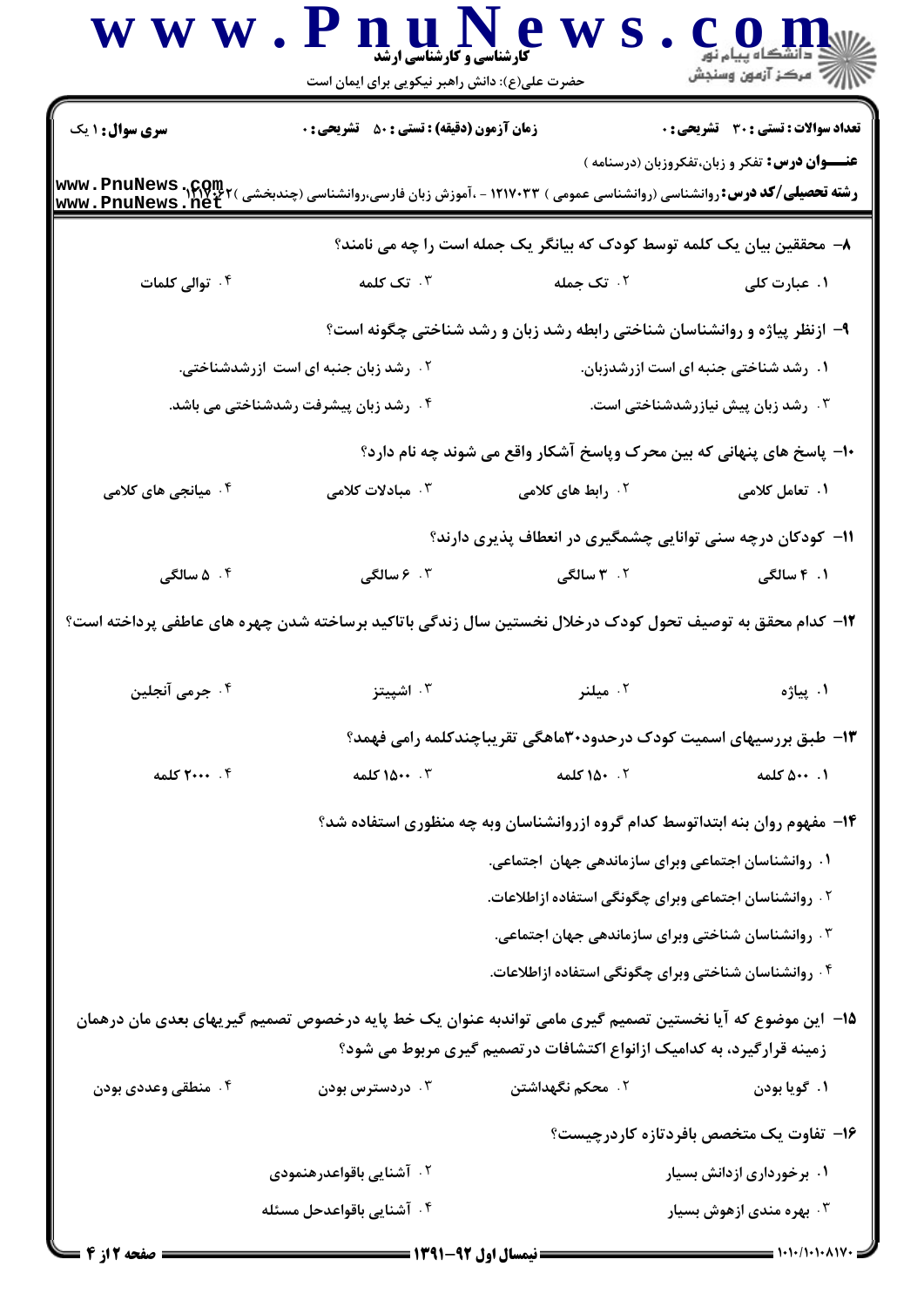|                                   | حضرت علی(ع): دانش راهبر نیکویی برای ایمان است                                                                                                        | <b>۔ کارشنایی و کارشناسی ارشد</b>                                            |                                                |  |
|-----------------------------------|------------------------------------------------------------------------------------------------------------------------------------------------------|------------------------------------------------------------------------------|------------------------------------------------|--|
| <b>سری سوال :</b> ۱ یک            | <b>زمان آزمون (دقیقه) : تستی : 50 ٪ تشریحی : 0</b>                                                                                                   |                                                                              | تعداد سوالات : تستى : 30 قشريحى : 0            |  |
|                                   | <b>رشته تحصیلی/کد درس: روانشناسی (روانشناسی عمومی ) ۱۲۱۷۰۳۳ - ،آموزش زبان فارسی،روانشناسی (چندبخشی ) www . PnuNews . net<br/>www . PnuNews . net</b> |                                                                              | عنـــوان درس: تفکر و زبان،تفکروزبان (درسنامه ) |  |
|                                   |                                                                                                                                                      | ۱۷- برونر و همکارانش مفاهیم رابه چنددسته تقسیم کردند؟ و هردسته راچه نامیدند؟ |                                                |  |
|                                   | ۰۲ دودسته-ترکیبی،وغیر ترکیبی                                                                                                                         |                                                                              | ۰۱ سه دسته -ترکیبی ،غیر ترکیبی ورابطه ای       |  |
|                                   | ۰۴ دودسته-ترکیبی ورابطه ای                                                                                                                           |                                                                              | ۰۳ سه دسته-ترکیبی ،رابطه ای ووضعی              |  |
|                                   | ۱۸− مفهومی که همه صفات آن الزاما در یک مورد خاص جمع باشند تا آن مورد یک مثال مثبت از آن مفهوم محسوب شود، چه                                          |                                                                              | نام دارد؟                                      |  |
| ۰۴ مفهوم انتزاعی                  | ۰۳ مفهوم عینی                                                                                                                                        | ۰۲ مفهوم غیر ترکیبی                                                          | ۱. مفهوم ترکیبی                                |  |
|                                   |                                                                                                                                                      | ۱۹- روانشناسی مادی گرا بر مبنای نظریه چه کسی استوار است؟                     |                                                |  |
| ۰۴ واتسون                         | ۰۳ سچنوف                                                                                                                                             | ۰۲ بوهلر                                                                     | ۰۱ پاولوف                                      |  |
|                                   | +۲- کوچکترین واحد غیر قابل تقسیم آواشناختی که سبب تغییر در معنا می شود چه نام دارد؟                                                                  |                                                                              |                                                |  |
| ۰۴ حرف                            | ۰۳ کلمه                                                                                                                                              | ۰۲ وا <del>ج</del>                                                           | ۰۱ تک آوا                                      |  |
|                                   |                                                                                                                                                      | <b>۲۱</b> - نواحی نیمکره مغزی که درایجادآفازیا تاثیر اساسی دارند کدامند؟     |                                                |  |
|                                   | <sup>۲</sup> . بروکا،کرتکس حرکتی ورشته های قوسی                                                                                                      |                                                                              | ۰۱ بروکا،ورنیکه ورشته های قوسی                 |  |
|                                   | ۰۴ بروکا،ورنیکه وکرتکس حرکتی                                                                                                                         |                                                                              | ۰۳ ورنیکه،کرتکس حرکتی ورشته های قوسی           |  |
|                                   |                                                                                                                                                      | <b>۲۲- آفازیای انتقالی دراثر آسیب دیدگی کدام ناحیه ایجادمی شود؟</b>          |                                                |  |
| ۰۴ بروکا                          | ۰۳ کرتکس حرکتی                                                                                                                                       | ۰ <sup>۲</sup> رشته های قوسی                                                 | ۰۱ شیارسیروس                                   |  |
|                                   | ۲۳– از کدام روش گفتاردرمانی برای درمان آفازیای نوع شدید برای اصلاح ارتباط بادیگران استفاده می شود؟                                                   |                                                                              |                                                |  |
| ۰۴ روشAmerined                    | $\mathrm{BIT}$ روش $\cdot$                                                                                                                           | ۲. روش MIT                                                                   | ۰۱ روشV.A.T                                    |  |
|                                   | ۲۴– براساس تحقیقات تیزارد وهمکارانش کودکان کدام طبقه درمهد به علت دو زبانه بودن درمعرض آسیب بیشتری قراردارند؟                                        |                                                                              |                                                |  |
|                                   | <sup>۲</sup> ۰ طبقات پایین تراجتماعی و اقتصادی.                                                                                                      |                                                                              | ۰۱ طبقات پایین تراجتماعی و بالاتراقتصادی.      |  |
| ۰۴ طبقات بالاتراجتماعی و اقتصادی. |                                                                                                                                                      |                                                                              | ۰۳ طبقات بالاتراجتماعی و پایین تراقتصادی.      |  |